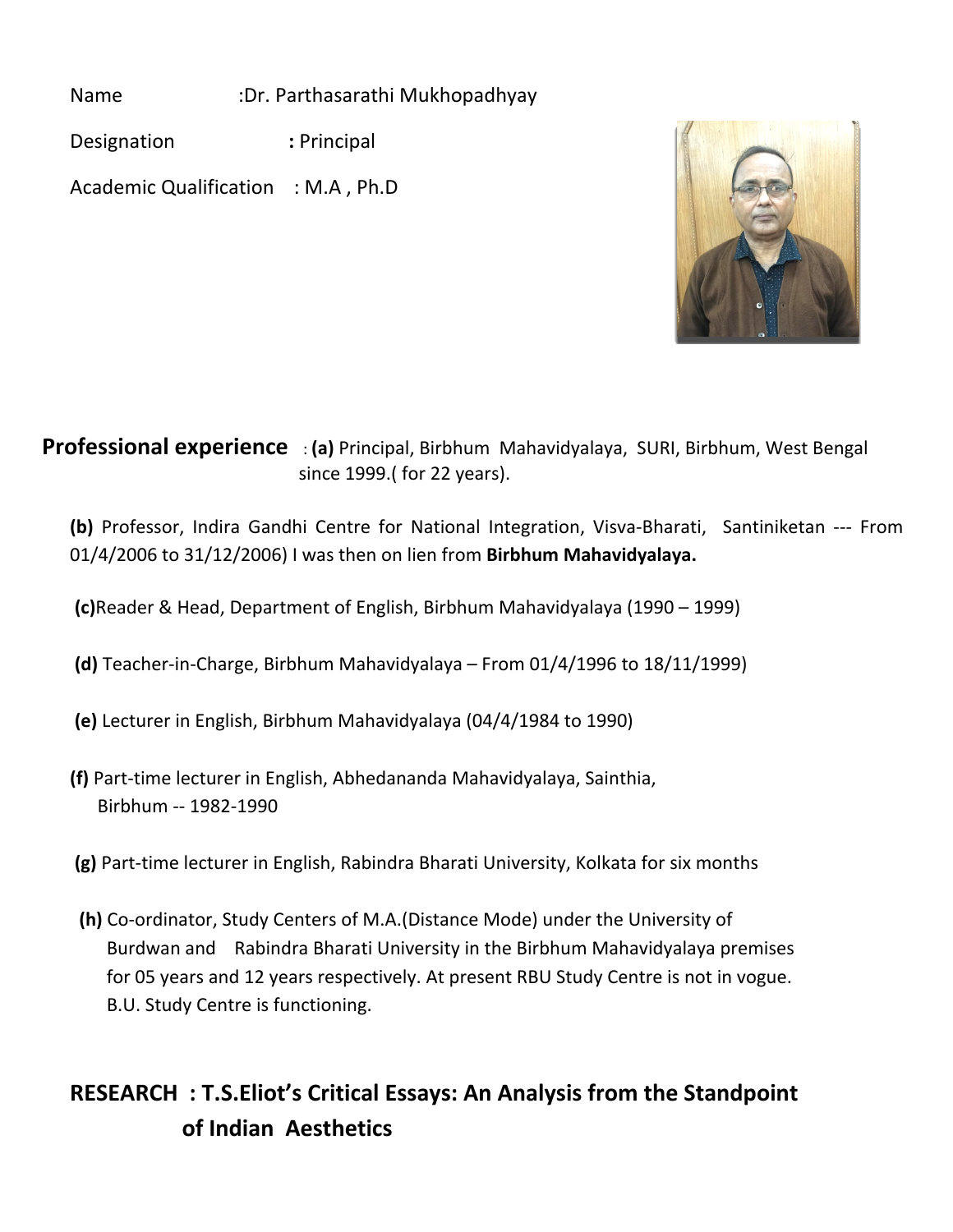## **Specialization : Comparative Literature**

**HONORS AND AWARDS : (a) "Siksharatna"** by the Government of West Bengal in 2015.

 **(b) Soka Gakkai Honorary Award** by Soka University, Japan in 2000.

: a) Two books in Bengali as Editor: **PUBLICATIONS** ক) রমারজ্ঞন মুখোপাধ্যায় : কবিতা সংগ্রহ খ) হে মহাজীবন

**b)**One book edited in English **: "Vedic Heritage".**

 **c) "**Eliot's Critical Essays: An Analysis from Indian Aesthetics"

 **d) "**Glimpses of Indian Civilisation"

 **e)**One translation

- **f)** fËhå AOÑÉ **f)** প্ৰবন্ধ অৰ্ঘ্য
- g) করোনা কালের কবিতা

## **Other relevant information:-**

**(a)** Member, Executive Council, the University of Burdwan --- since 2014

**(b**) Member, Standing Committee, Department of Controller of Examinations, the University of Burdwan --- Since 2015